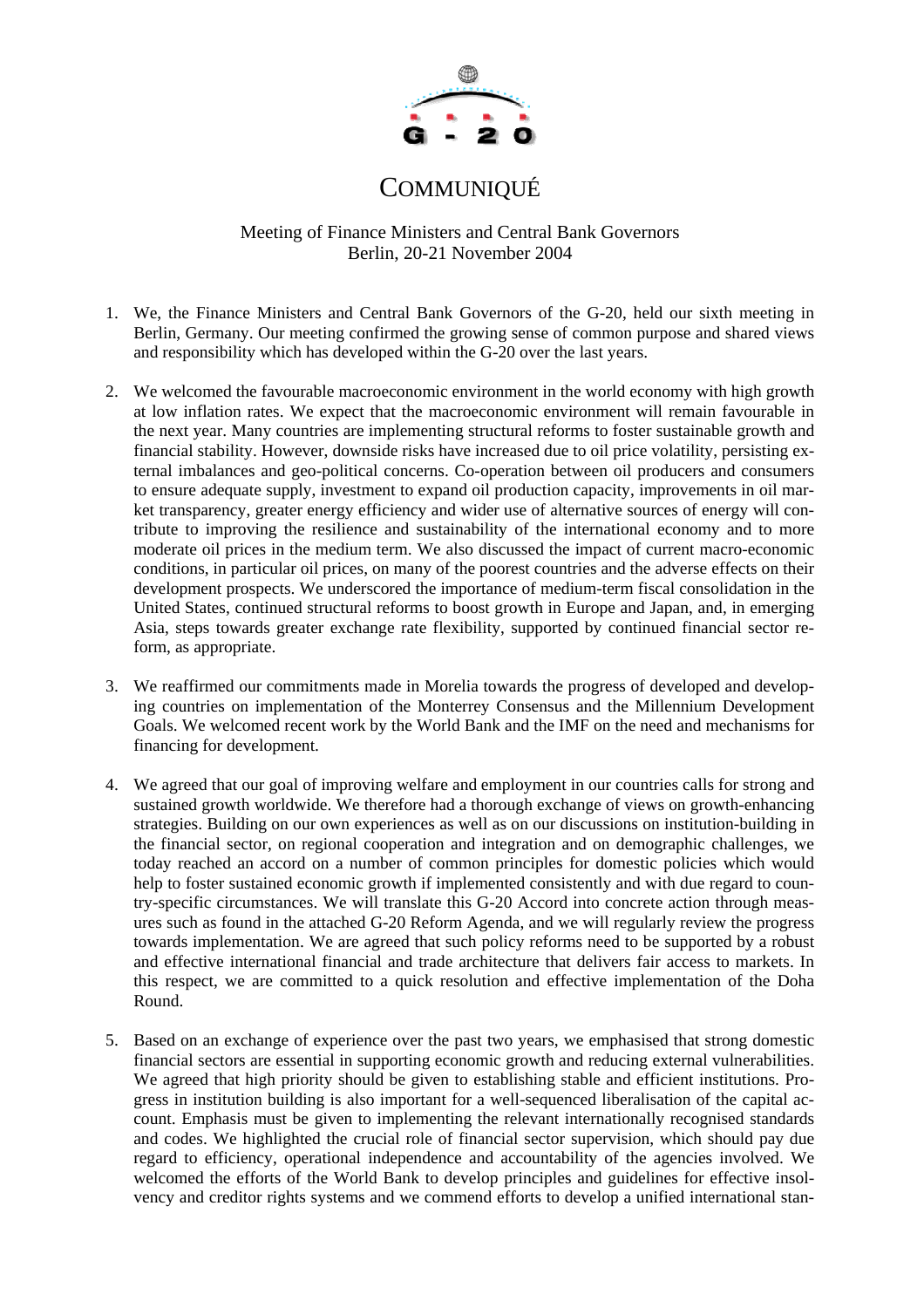dard in this area, in collaboration with UNCITRAL, that takes into account different legal traditions. We identified stable and efficient payment systems as pivotal for the financial infrastructure and emphasised the role of central banks as a supplier and overseer of payment services. We welcomed the efforts of the IMF, the World Bank and others in promoting institution-building and the development of local capacity and agreed on the importance of closely coordinating such activities.

- 6. We agreed that regional cooperation and integration can be important steps for national economies in opening up to global trade and financial flows and in achieving gradual improvements in competitiveness. We emphasised that regional arrangements should be designed with due regard to multilateral objectives. While trade has historically been the initial step of regional integration, we highlighted the formation of regional integrated financial markets for bonds and financial services. The reduction of barriers to foreign direct investment in the financial sector within the necessary regulatory framework, can, if appropriately sequenced, enhance the efficiency and stability of national financial systems. We agreed that G-20 countries, as systemically important economies, have a special responsibility in their regions. We undertake to play a leading role in advancing regional and global integration.
- 7. Against the backdrop of global demographic changes, we assessed trends in our countries and the challenges they present for economic policy. As all our countries will be affected by ageing-related budgetary pressures in the coming decades, we are well aware of the need for fiscal consolidation and further structural reforms. However, policy challenges differ greatly among countries in the short-term. Countries that will encounter ageing problems first need to integrate a larger part of their working-age population into the labour force, expand individual working life and implement life-long learning. Countries that will experience a rise in the working age population before the problematic impact of ageing becomes apparent should increase investment in human-capital and infrastructure while pursuing prudent fiscal policies. We emphasised the importance of a stable and efficient international financial system that allows smooth flows of capital between regions at different demographic stages. We are committed to strengthening the monitoring of economic challenges of an ageing population and surveillance of respective policies and call on the IMF to regularly include, e.g. every four years, in the context of its Article IV consultations a thorough and integrated analysis of these long-term challenges and policy responses. Building on this, the G-20 will review demographic, migratory, and other long-term challenges regularly at a global level.
- 8. We reaffirmed the importance of an international financial architecture that sets incentives for pursuing sustainable policies and prudent risk-taking. In this regard, we welcomed the results achieved between issuing countries and private-sector participants on "Principles for Stable Capital Flows and Fair Debt Restructuring in Emerging Markets". Such principles, which we generally support, provide a good basis for strengthening crisis prevention and enhancing predictability of crisis management now, and as they further develop in future.
- 9. We reaffirmed our commitment to fight the abuse of the international financial system in all forms. To this end, we have committed ourselves to the high standards of transparency and exchange of information for tax purposes that have been developed by the OECD's Committee on Fiscal Affairs as set out in the attached statement. We will work to implement the high standards of transparency and effective exchange of information through legal mechanisms such as bilateral information exchange treaties, and we also call on those financial centres and other jurisdictions within and outside the OECD which have not yet adopted these standards to follow our lead and take the necessary steps, in particular in allowing access to bank and entity ownership information.
- 10. While we have made progress in fighting money laundering and the financing of terrorism since 11 September 2001, much remains to be done. FATF regional style bodies are expected to be an important element of our efforts and we welcome the recent establishment of the Eurasian Group on Money Laundering and Financing of Terrorism (EAG). We look forward to the early admission of China in the FATF. We are committed to implement the revised FATF Forty Recommendations and the FATF Special Recommendations. We welcomed the decision by the IMF and the World Bank to make comprehensive assessments on money laundering and terrorist financing a regular part of their work. We are agreed on the importance of responding to the challenges posed by ille-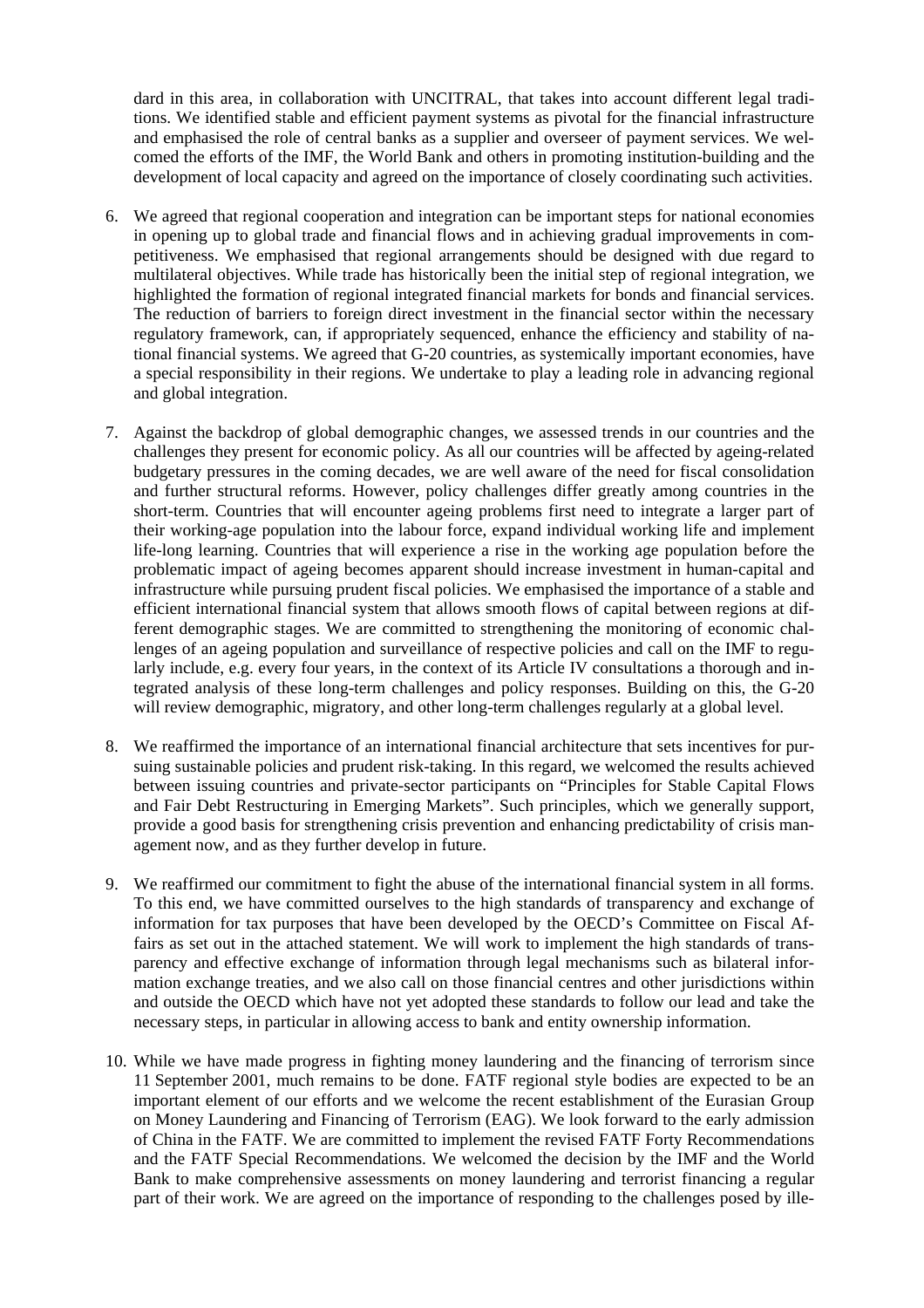gal cash couriers and by the use of the informal sector for remittances and we supported the FATF's current efforts to address these issues more effectively. In this context we welcomed the new FATF Special Recommendation IX on cash couriers and urge its efficient implementation.

11. We expressed our appreciation to the German authorities for their excellent stewardship of the G20 this year and for the effective arrangements for this meeting. We will continue our work under the Chinese presidency in 2005 and we welcome the invitation to our next meeting in Beijing. We have also agreed today that the G-20 will be chaired by Australia in 2006.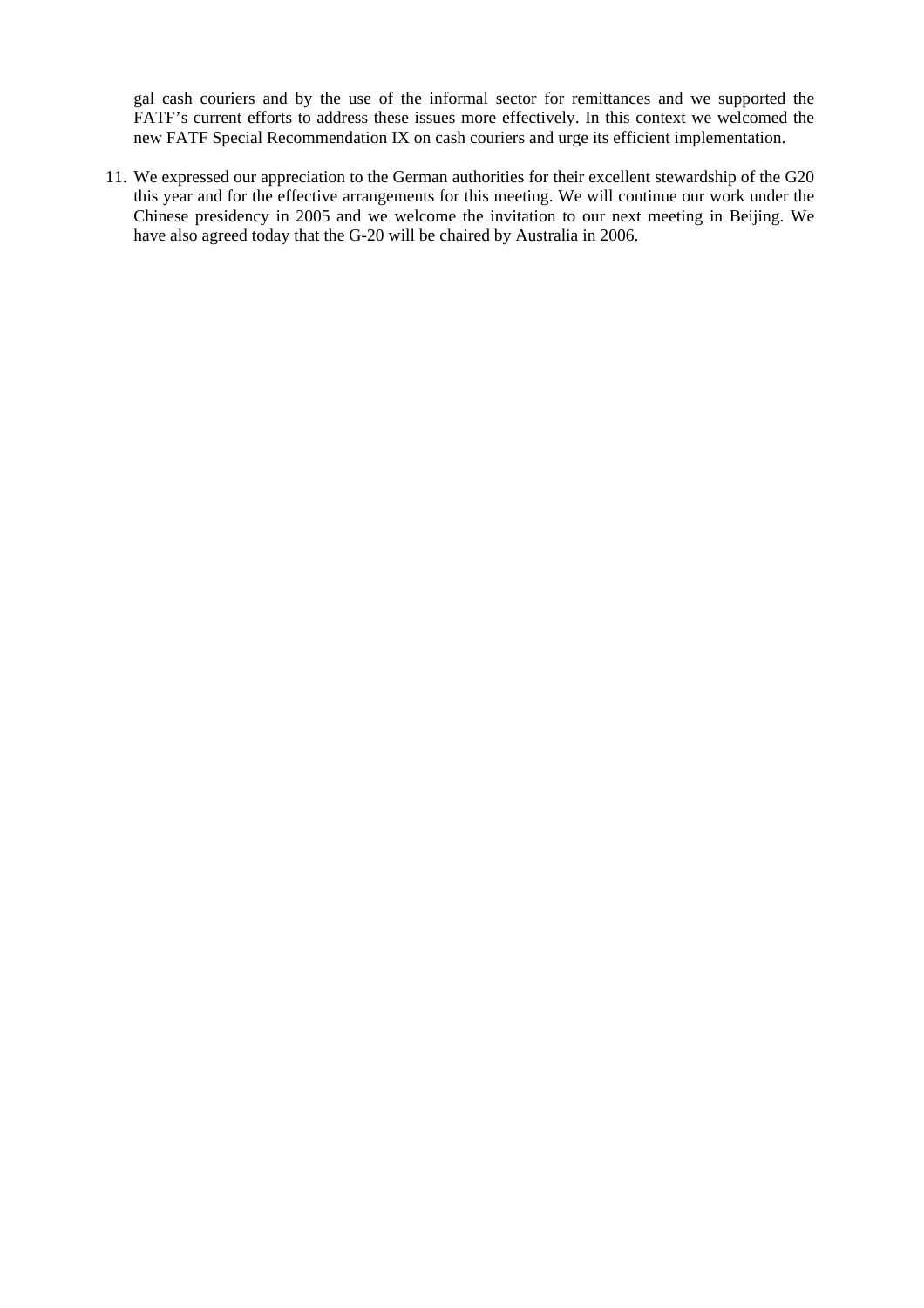

## G-20 ACCORD FOR SUSTAINED GROWTH

### Stability, Competition and Empowerment: Mobilising Economic Forces for Satisfactory Long-Term Growth

We, the Finance Ministers and Central Bank Governors of the G-20, have a common goal of promoting employment, welfare and development in our countries. We are convinced that strong and sustained economic growth is necessary both at national and global level to achieve this end. We have therefore discussed the requirements for long-lasting growth on the basis of our own experience and believe that domestic policy needs to address three tasks: establishing and maintaining monetary and financial stability; enhancing domestic and international competition; and empowering people to participate. Transparency and accountability within an internationally agreed framework of codes and standards remain key to ensuring sustained economic growth and stability at the global level. We agreed on the following key elements that will guide our domestic economic policies in the future. In implementing these elements, microeconomic aspects must be given due consideration. As these principles are interlinked, they must be implemented consistently, with due regard to possible tradeoffs and complementarities, because many single elements have the potential of blocking the positive effects of others. While appropriate and credible policies are the basis for economic growth, they need to be backed by high-quality institutions, including ethical standards in corporate governance. Policymakers should build institutions in parallel with engaging in reforms and also ensure that institutions stay consistent with the requirements of a changing environment. However, given the diversity of institutional settings and the success of different economic strategies among G-20 countries, there is no single template for strong long-term growth. Policies need to be shaped to the special circumstances in individual countries. Efforts along these lines will unfold their full potential in a favourable international environment, in particular in the context of a robust and effective international financial and trade architecture which supports countries in the adoption of these principles.

#### **Monetary and financial stability**

- Price stability is indispensable for sustainable economic growth as it fosters investment and saving. Inflation is destabilizing and has a strong negative impact on the poor. Deflation squeezes profits, discourages investment and leads people to postpone spending. Experience has shown that central bank independence helps to achieve the goal of price stability in the long run.
- Fiscal discipline is equally important. Fiscal policy must ensure that public expenditures and debt remain at reasonable levels in relation to national aggregates in order to prevent economic growth being restrained by crowding-out, anticipated future tax increases and inflationary pressures. Public expenditure composition and the tax system should ensure fiscal sustainability without discouraging investment and employment. Demographic challenges may generate additional needs for consolidation and restructuring of public expenditure, including reforms to ensure the viability of public pension schemes. In addressing these challenges, transparent budget procedures are of the utmost importance.
- The domestic financial sector must be able to withstand economic shocks without giving rise to systemic problems which impair the allocation of savings to investment opportunities and the processing of payments in the economy. Excessive borrowing in foreign currencies for domestic activities has been identified as a major cause of international financial crises. Currency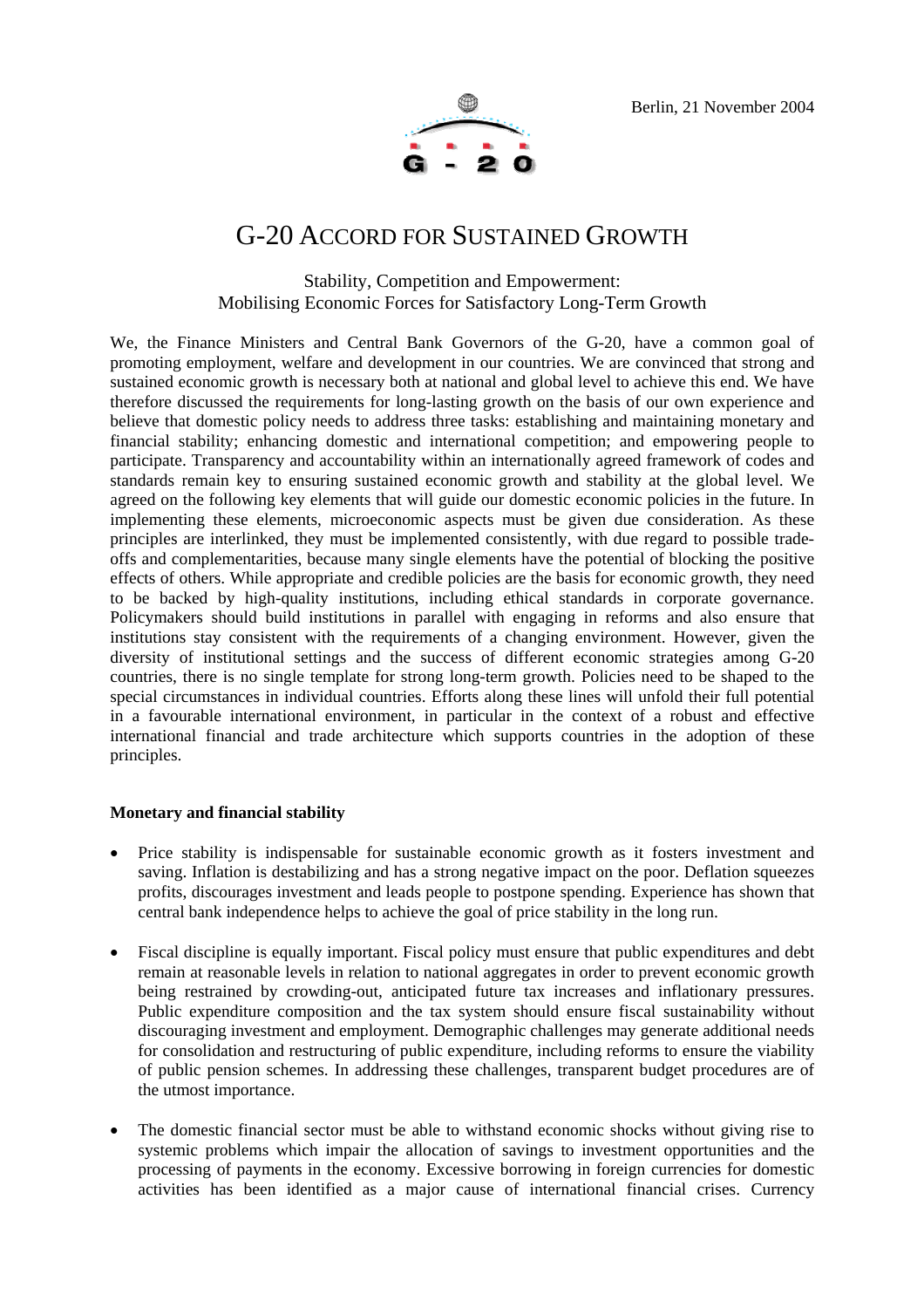mismatches could be diminished by strengthening domestic banking systems and capital markets. Strong domestic financial sectors can reduce the need for foreign currency borrowing and become an alternative channel of external funding by attracting foreign investors into domestic currency instruments. High priority must be given to implementing the relevant internationally recognised standards and codes.

• The liberalisation of the capital account yields essential efficiencies and benefits for economic growth. However, countries still opening their capital account should proceed prudently in order to avoid an excessive volatility of capital flows. A prudent approach would be based on sound macroeconomic policies and gradual deregulation of the domestic financial sector combined with adequate enhancements of the supervisory framework. The elimination of restrictions on capital movements should be appropriately sequenced. Experience has shown that countries seeking domestic monetary autonomy while substantially liberalising their capital account should increase the degree of exchange rate flexibility accordingly.

#### **Enhancing domestic and international competition**

- Competition is the driving force of economic growth because it fosters efficiency and stimulates innovation. It is also essential for strong investment activity. Carefully designed policies of deregulation, privatisation, and liberalisation of international transactions are important means of strengthening competition. However, ensuring competition and the functioning of markets requires setting the right incentives through efficient institutional arrangements. In particular, policymakers should aim at strengthening and enforcing intellectual and other property rights, contract law, bankruptcy procedures and anti-trust regulations. Also, efforts will be required to promote good governance and combat corruption.
- Global trade liberalisation is an essential instrument to promote growth by channelling resources to their most productive use. While trade liberalisation needs to take due account of adjustment costs, policymakers worldwide should move ahead vigorously on the basis of multilateral commitments. Multilaterally consistent bilateral and regional agreements can also contribute to trade liberalisation.
- Flexible labour market conditions are crucial cornerstones in achieving high employment levels and broad participation of the labour force. Both wage levels and working hours need to be responsive to market requirements and reflect national circumstances. Flexibility in work arrangements needs to be complemented by policies to provide opportunities and incentives to gain and improve skills, foster labour mobility, strengthen incentives to work in the formal sector and reduce information asymmetries.
- Small and medium sized enterprises (SMEs) are an important element of dynamic economies as they play a central role in creating jobs, facilitating the absorption and adaptation of technology and strengthening entrepreneurial skills. Policymakers can support SMEs by committing themselves to non-discriminatory measures and ensuring access to financial services, risk capital, innovation networks and public R&D programmes.
- A favourable overall investment climate, including adequate infrastructure, will support domestic capital accumulation and also be attractive for Foreign direct investment (FDI). FDI is generally a powerful means of enhancing competition and the growth potential. For one thing, FDI facilitates the international transfer of know-how, thus fostering the competitiveness of the host country directly. For another, FDI can help to improve the productivity of local companies by stimulating imitation of new technologies.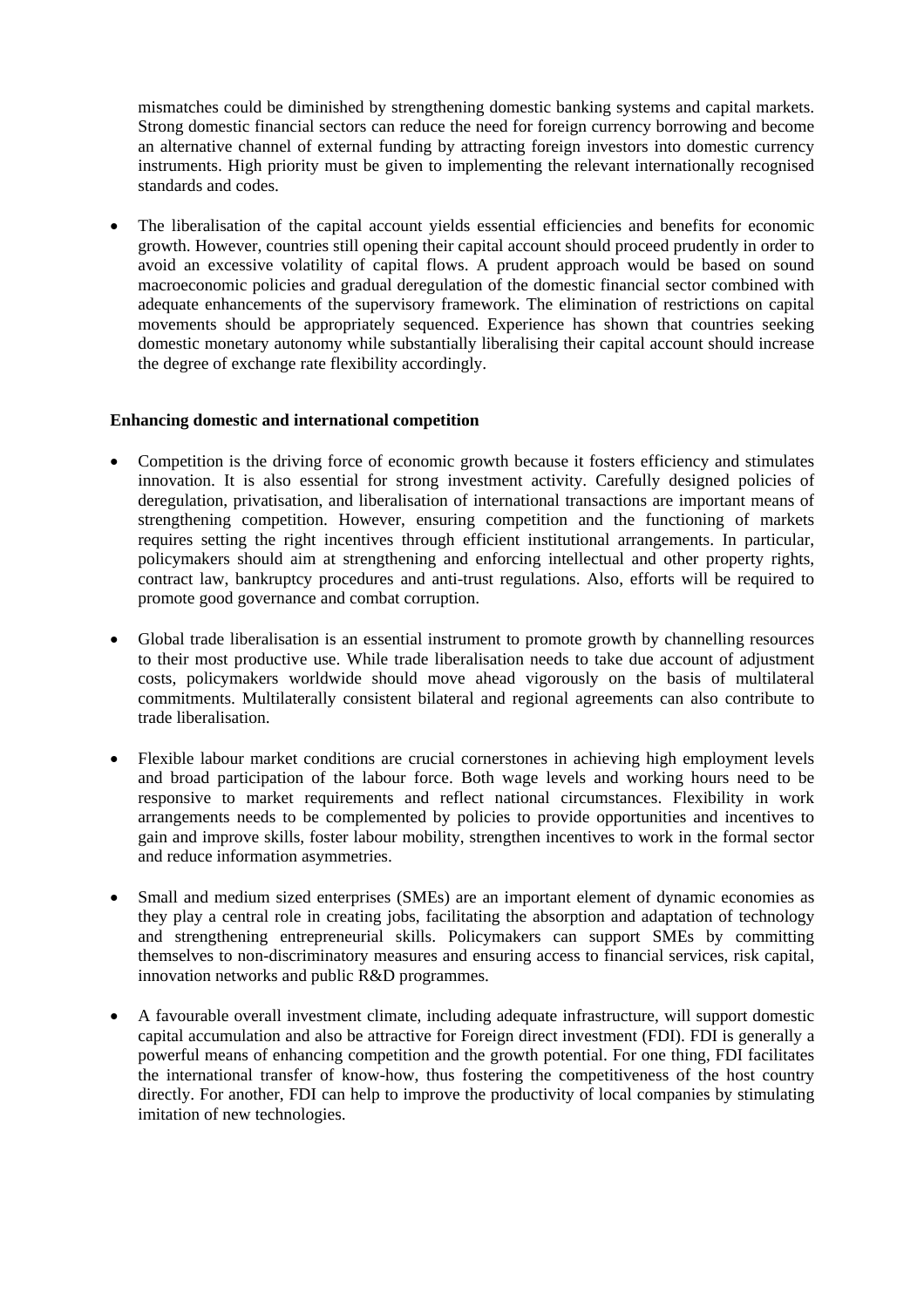#### **Empowering the people and reducing poverty**

- Mobilising all productive forces of a society requires empowering individuals and enhancing economic participation. Equal economic opportunities allow people to better provide for themselves and their families, thus helping to reduce poverty and social tensions. Education and training are key requirements as they improve people's chances of finding jobs and contribute to higher productivity. The broadly-based provision of high-quality primary and secondary education should be a responsibility of governments and provides the basis for successful tertiary education. Raising the level of education contributes to the quality of governance as an educated population is better placed to demand the provision of good governance and sound institutions.
- Broadly-based access to a wide range of financial services and reducing impediments to small businesses, such as the time to start a business, is of crucial importance as it fosters entrepreneurial capacities and facilitates the integration of people into the formal economy.
- While employment is the first and best safeguard against social exclusion, social safety-nets are needed to cushion the effects of unemployment. Moreover, the elements of social infrastructures such as clean water, sanitation and basic health services are public goods whose provision has a positive impact on welfare and potential growth. It is important to design social policies so as to permit market mechanisms to function effectively.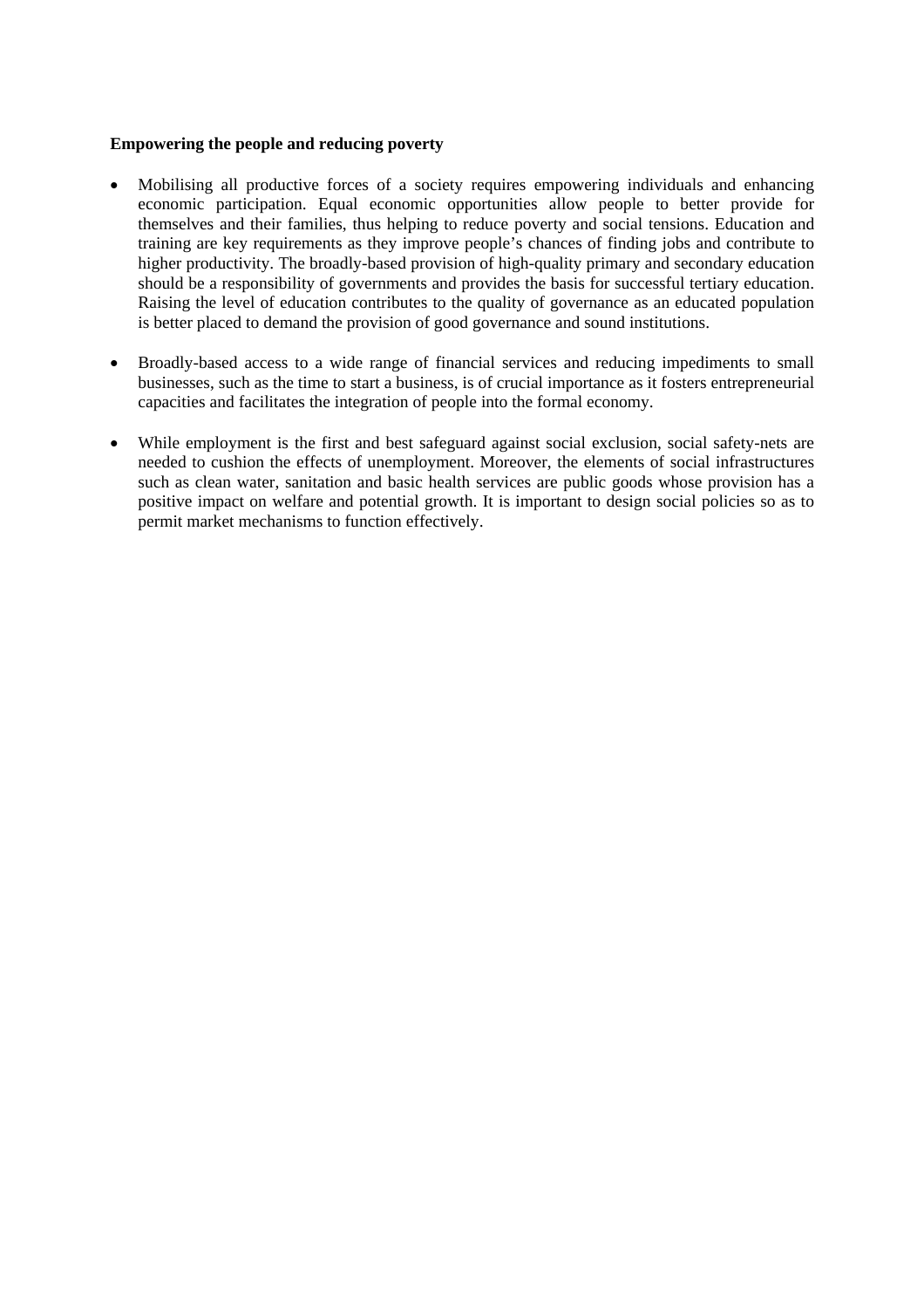

## G-20 REFORM AGENDA

### Agreed actions to implement the G-20 Accord for Sustained Growth

We, the Finance Ministers and Central Bank Governors, have adopted the reform agenda below which translates our G-20 Accord for Sustained Growth into concrete policy measures for our countries. We will review the progress at our next meeting in Beijing in 2005.

The United States is determined to reduce its public budget deficit, to continue reforming health insurance and the pension system, and to raise private savings. Canada is focused on raising its standard of living through productivity growth. It is maintaining a policy of balanced budgets, and it is implementing an expenditure review process that will ensure resources are available to focus on new priorities. Latin American members will continue with broad-based structural reforms and prudent fiscal policies. Argentina will also continue strengthening its banking sector and reviewing its fiscal system, in order to determine whether it requires any further improvement. Brazil will continue ensuring macroeconomic stability while pursuing further microeconomic reforms and increasing infrastructure investment geared at enhancing the growth potential of the economy. The country attaches priority to deepening domestic financial markets as a means of improving access to economic opportunities for a broader part of society. In Mexico, under the context of a solid fiscal stance, public expenditure will be emphasized in social sectors and infrastructure. The creation of more investment and employment opportunities will be pursued by deepening and modernising of the financial system.

Members of the European Union are committed to further reforming labour markets, to consolidating public finances and pension systems, to enhancing innovation and to completing the single market. Germany will complete its tax reform, fully implement labour market reform, push on with the reform of the health and pension system, and ensure fiscal sustainability. France will continue labour and product market reforms and restore fiscal sustainability by implementing recent pension and health care reforms and further public expenditure restraint. Italy will continue with reforms aimed at raising competition in the markets for goods and services. The UK will continue to work towards raising the economy's sustainable rate of growth through reform of the labour, product and capital markets, and investment in public services, underpinned by a macroeconomic framework to deliver stability for the long term.

The most important challenge for Russia is to create the foundations for more broad-based and sustainable growth at a high rate. Key elements will be reforms of the banking sector and the judiciary systems. Turkey will maintain a prudent fiscal stance, continue to privatise, reform the banking sector, social security system and tax system, and improve the general business climate.

To promote growth and employment, the South African government is focusing on infrastructure investment, increasing savings, and skills development. Furthermore, South Africa regards enhancing the efficiency of the public service as a key goal. Saudi Arabia will continue its efforts to diversify its economic structure, support private sector development and improve business environment for foreign investors. Priorities remain infrastructure investments, the creation of employment for the young generation and developing the secondary bond market.

In South and Southeast Asia, an overarching goal is to improve the climate for investment, in particular through regulatory reform. In India, the challenge is to reduce the budget deficit while raising sufficient resources for infrastructure and rural development. Tax reforms and public sector reforms are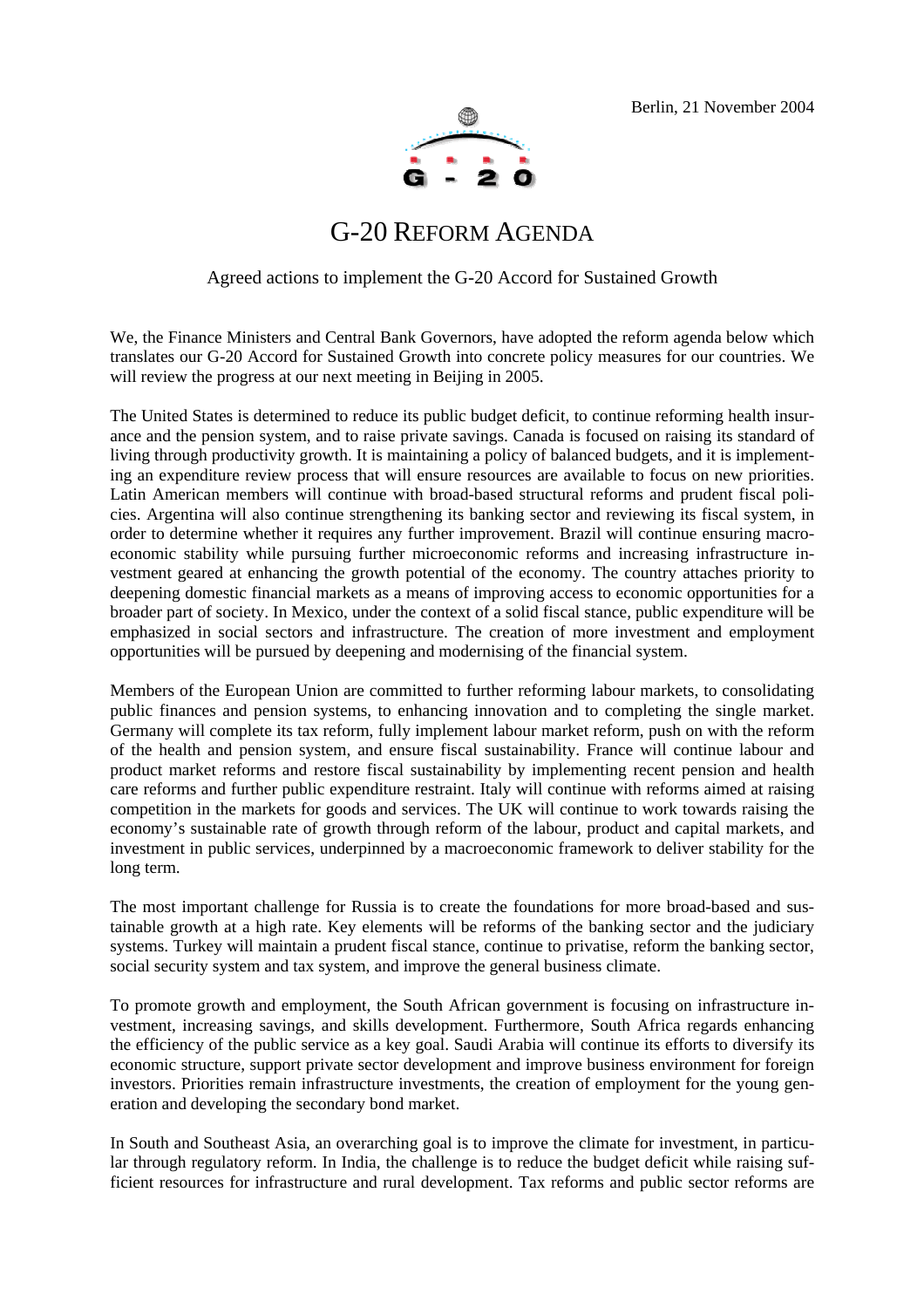important areas of concern. Employment generation and better access to education and health remain important. Indonesia will further focus on improving public debt management, improving the regulatory framework in order to promote stability of the financial market, and addressing problems of governance.

Australia will improve the flexibility in workplace relations to expand available employment options, improve the tax and income support systems to further encourage participation in the labour force, and progress more general microeconomic reform.

Japan will continue its reform agenda, including measures to promote further reform of the financial system, such as reduction of non-performing loans, to foster privatization, such as in postal services, and regulatory reforms, and to address more vigorously the problem of fiscal sustainability.

China will continue to deepen the reforms of the state asset management system and state-owned enterprises; promote the development of the non-public sector of the economy; consolidate and strengthen the position of agriculture as the foundation of the national economy; carry forward the reforms of the financial system, the fiscal and taxation systems and the investment system; push forward employment and income distribution system reform and improve social safety nets; and strengthen reforms of administration management system and economic legal system. Korea will continue restructuring its corporate sector to enhance international competitiveness, strengthening its domestic financial sector, and pursuing labour market reform while making an effort to build up an efficient social safety net.

All G-20 members remain committed to strengthening the framework for the global economy. They encourage trade ministers to work together in good faith to enable the WTO negotiations to succeed as quickly as possible.